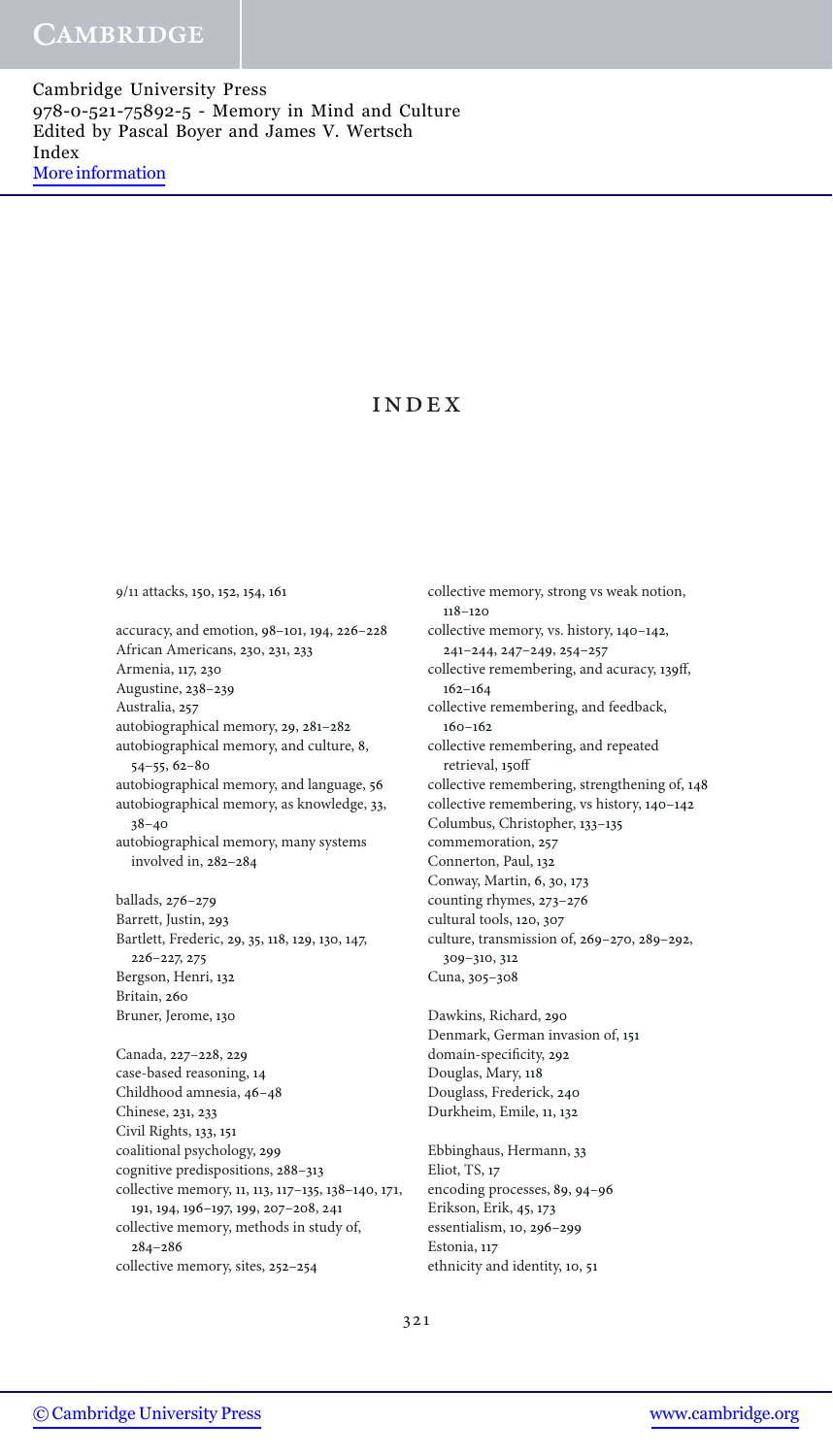Cambridge University Press 978-0-521-75892-5 - Memory in Mind and Culture Edited by Pascal Boyer and James V. Wertsch Index [More information](http://www.cambridge.org/9780521758925)

## 322 *Index*

Faulkner, 239 flashbulb memories, 36, 49, 99, 114, 194 flashbulb memories, 152ff foresight, 14 Freud, Sigmund, 47

Galton, Francis, 33–34 general events, 5 Germans, 220, 233, 240

habit memory, 120 Halbwachs, Maurice, 11, 129, 132, 139, 194 Hindus, 228–229 Hiroshima, 143 historiograohy, 13 history, official, 131ff, 134 history, textbooks, 142–145 Hobbes, Thomas, 18 Holocaust, 244–245 human cooperation, 12, 19

imaginary friends, 17 imagination, 16–18 imagined communities, 10 impulsiveness, 20 independence vs. interdependence, 53 invented traditions, 10, 243

James, William, 98 Japanese, 231, 233, 234 Jews, 230 July 4, 162

Kennedy, John F, 150, 184 King, Martin Luther, 151, 184 Kurzban, Robert, 299

life-scripts, 31, 62–80 life-story, 5, 31, 42, 65, 72–73 lifetime periods, 5, 42, 173 literacy, 304, 308–309

Malcolm X, 151 Manifest Destiny, 131 Mannheim, Karl, 133, 173 Mc Intyre, Alasdair, 128 memes, 290–291 memories, self-defining, 44, 49, 226 memory, emotion and, 99–101, 103, 198 memory, accuracy, 98–101, 194, 226–228 memory, constraining function of, 18 memory, episodic vs semantic, 4, 288

memory, function of, 3, 13, 20, 43, 234 memory, historical, 172–173, 187, 223–228 memory, identity and, 9, 229–230 memory, methods in study of, 34 memory, networks, 36ff memory, public, 132–133 memory, social groups and, 9, 173–178, 230 memory, specificity of, 83–105 memory, self and, 7 memory boom, 9, 220, 238, 240, 243 memory industry, 117 mental time-travel, 4, 31, 223 metacognition, 159 misinformation effects, 163 Mithen, Steven, 310 morality, and religion, 295–296 morality, development of, 295–296

Nagasaki, 143 Nanking, 13 narrative, as distinct from language, 283 narrative, national, 246 narrative self, 7 Neisser, Ulric, 7, 30, 36, 50, 194 Nelson, Katherine, 73, 77 Novick, Peter, 140

obsessive-compulsive disorder, 301–302 oral traditions, 273–286

Palestinians, 230 phenomenological records, 6 pictographs, 304–308 present, memory is for the, 3, 219, 224, 226 priming, 83, 85–86 priming, neural tuning in, 87 Propp, Vladimir, 129

Rabin, Yitzhak, 150 racism, cognitive aspects of, 298–299 reality-monitoring, 101–102 recollection, imagery and, 15 remember vs know, 5 reminiscence bump, 46–48, 66–71, 133 retrieval, collective memory and, 145–155 retrieval, feedback and, 155ff retrieval, multiple cues in, 278–279 retrieval, repeated, 138–170 retrieval, spaced, 154 Ribot, Theodore, 33, 35 Ridley, Matt, 299